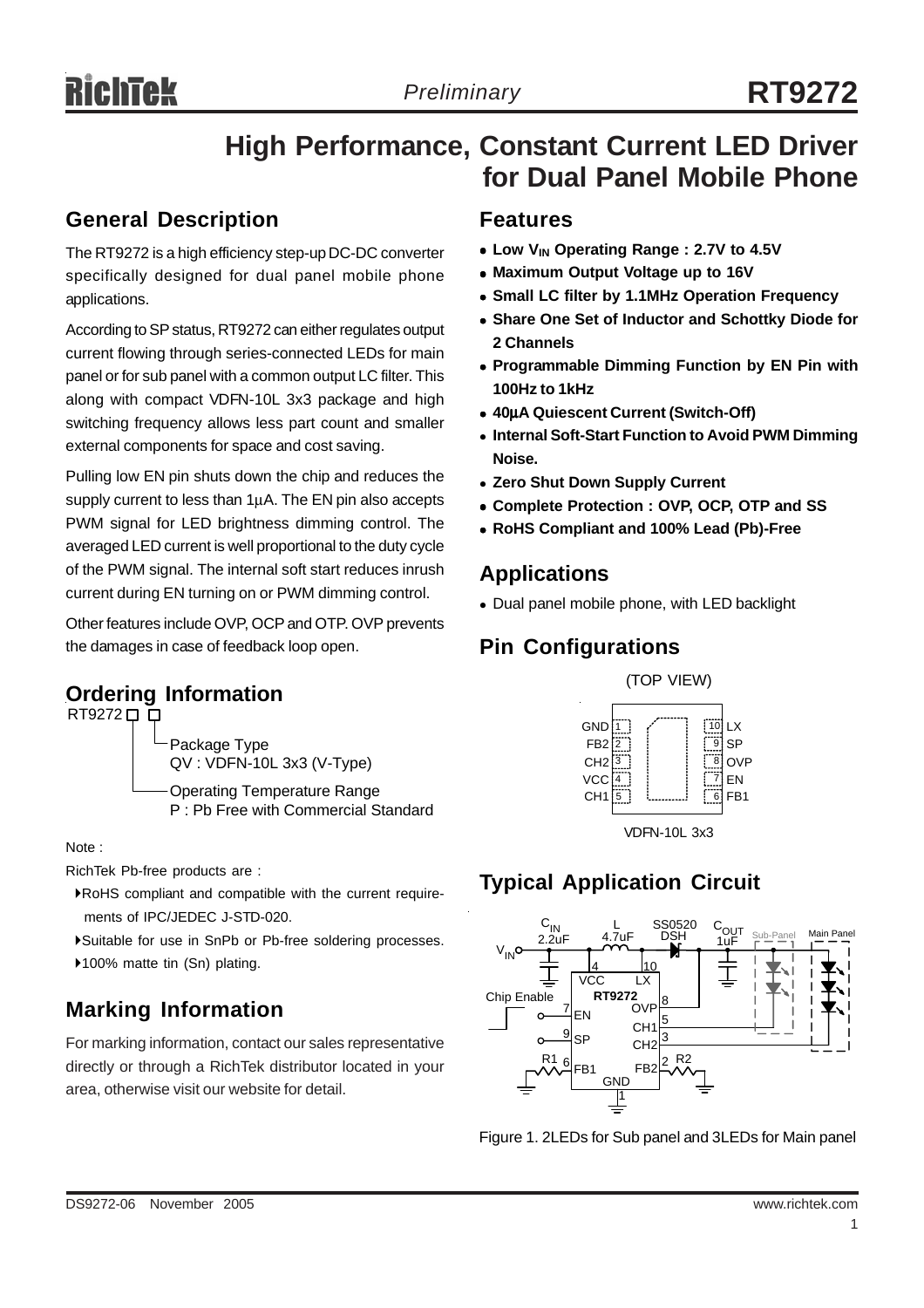



Note:

L : Measured by Murate LQH32C\_53 series 4.7μH with DCR =  $0.15\Omega$ 

| <b>Pin</b>     | <b>Name</b>     | <b>Function</b>                                                                                |
|----------------|-----------------|------------------------------------------------------------------------------------------------|
| 1              | <b>GND</b>      | Ground                                                                                         |
| 2              | FB <sub>2</sub> | Feedback 2. Internal feedback voltage to set FB current of Ch2 as SP pin pull high             |
| 3              | CH <sub>2</sub> | Channel 2. Internal FB loop. Connect the cathode of LED to this pin.                           |
| $\overline{4}$ | VCC             | Voltage Input Pin. Bypass a 2.2uF capacitor to GND to reduce the input noise.                  |
| 5              | CH <sub>1</sub> | Channel 1. Internal FB loop. Connect the cathode of LED to this pin.                           |
| 6              | FB1             | Feedback 1. Internal feedback voltage to set FB current of Ch1 as SP pin pull low              |
| $\overline{7}$ | EN              | Chip Enable Pin. Pull low or floating this pin to disable the system. Using a PWM signal on    |
|                |                 | CE pin can achieve the dimming control.                                                        |
| 8              | <b>OVP</b>      | Over Voltage Protection. Detect over voltage condition and latch system until SP, EN or        |
|                |                 | UVLO reset. Connect directly to the output capacitor.                                          |
|                | <b>SP</b>       | Selection Pin. Internal MOSFET selection. Pull low to turn on the internal Ch1. Pull high to   |
| 9              |                 | turn on Ch2. As SP input signal change, internal MOSFET of LX pin will turn off 1ms to         |
|                |                 | prevent the over voltage damage by the output voltage instant change                           |
| 10             | <b>LX</b>       | Switch Pin. Connect this pin to inductor and schottky diode. Minimize the track area to reduce |
|                |                 | EMI                                                                                            |

## **Functional Pin Description**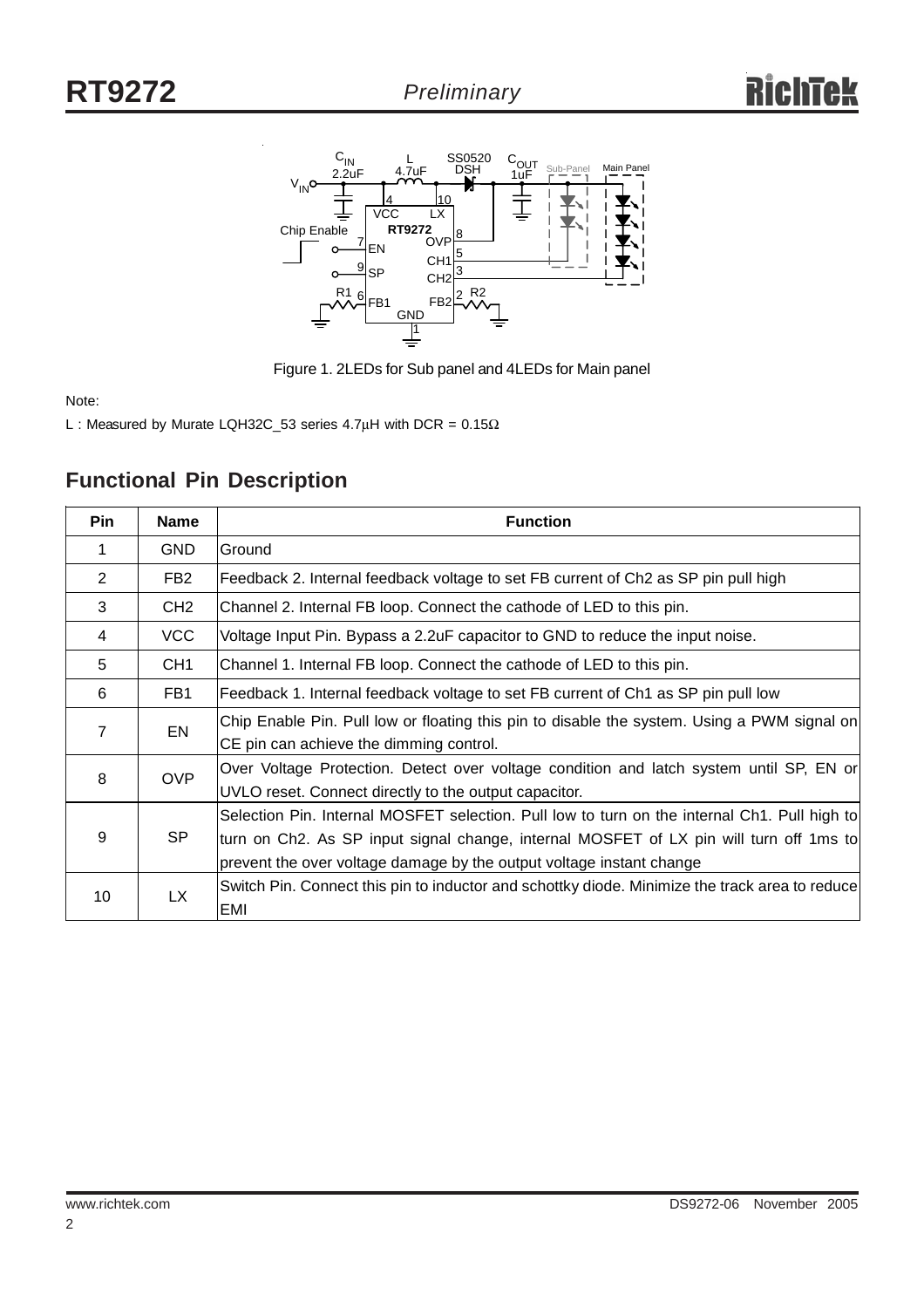## **Function Block Diagram**



## **Operation**

RT9272 operates at a wide input voltage range suitable for Li-ion battery and has a constant high frequency for smaller inductor and capacitors. The block diagram refers the operation circuit. The scheme is divided into three parts: dimming controller, boost controller and the logic selection function. By SP pin, it can choose the different channel to turn on CH1 or CH2. As the input signal change, internal MOSFET of LX pin will turn off 1ms to prevent the over voltage damage by the output voltage instant change.

#### **The Dimming Controller:**

RT9272 uses the PWM signal on EN pin to achieve dimming control. If the period of EN is less than 3ms in 50% duty, EN is always pulled high. Then EN signal is sent to the next boost controller to enable the function. This action is to differentiate between shut down and dimming control. VRF offers the reference voltage to error amplifier of next function. The internal soft start is designed for enable control and dimming control to avoid the inrush current.

#### **The Boost Controller:**

RT9272 uses current mode control scheme to provide better performance of line and load regulation. The boost controller includes of error amplifier, summing comparator, logic control and protection function. As SP switches, the channel will be changed for 2LEDs output or 3LEDs output. The difference between the feedback voltage and the reference voltage is send to the negative input of comparator. The comparator also senses the sensing current from inductor and slope compensation. To keep the output in regulation, the output of summing comparator is sent to the logic function, and then to control the duty ratio of the MOSFET switch. If the error amplifier's output increases, the duty of the switch will be larger to deliver more current to the output.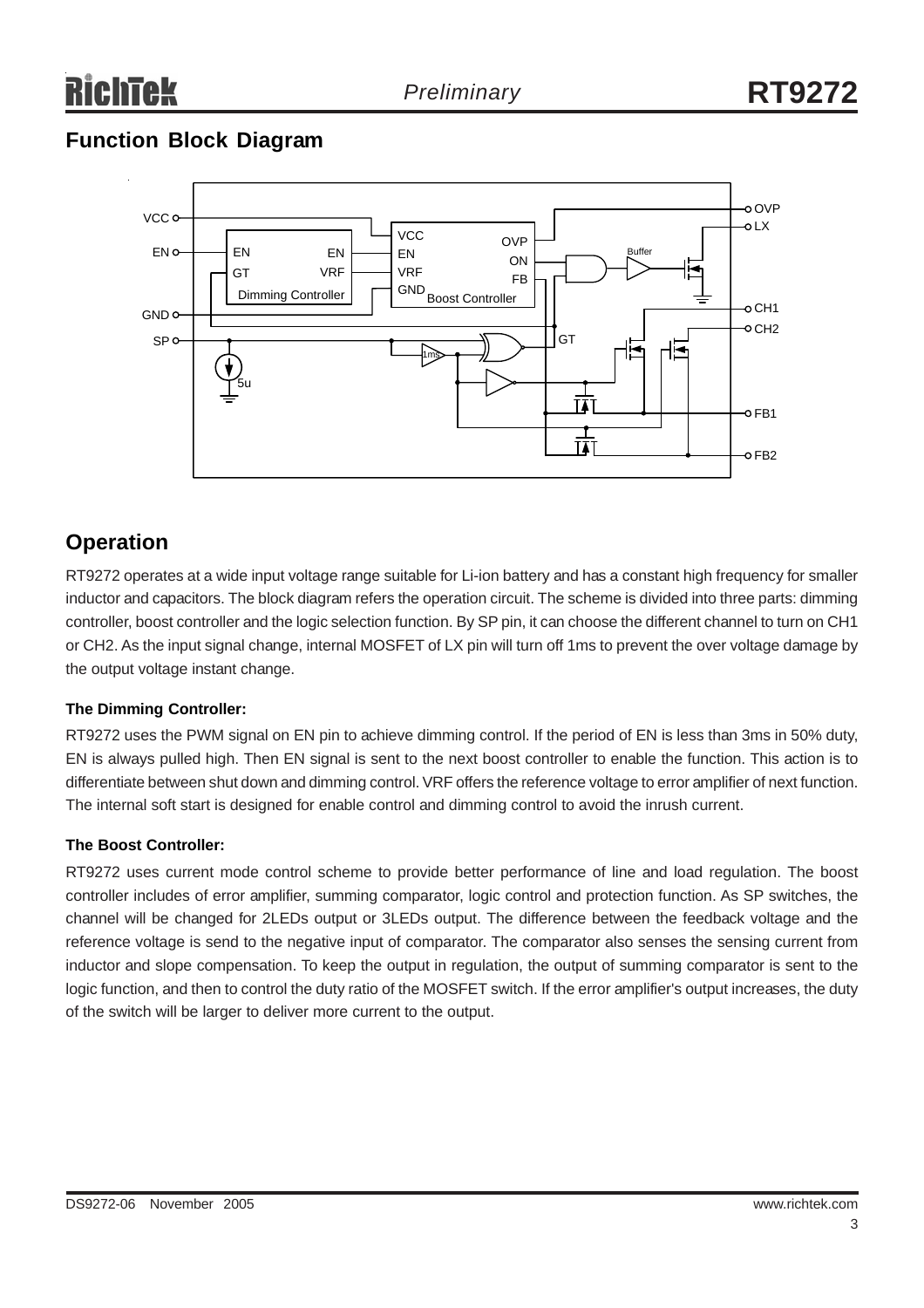## **Absolute Maximum Ratings** (Note 1)

| • Power Dissipation, $P_D @ T_A = 25^{\circ}C$ , $T_J = 125^{\circ}C$ |  |
|-----------------------------------------------------------------------|--|
|                                                                       |  |
| • Package Thermal Resistance (Note 2)                                 |  |
|                                                                       |  |
|                                                                       |  |
|                                                                       |  |
|                                                                       |  |

## **Recommended Operating Conditions** (Note 3)

## **Electrical Characteristics**

( $V_{IN}$  = 3.7V, T<sub>A</sub> = 25°C, Unless Otherwise specification)

| <b>Parameter</b>                 | Symbol           | <b>Test Condition</b>                                 | Min                      | <b>Typ</b> | <b>Max</b>               | <b>Units</b> |
|----------------------------------|------------------|-------------------------------------------------------|--------------------------|------------|--------------------------|--------------|
| <b>System Supply</b>             |                  |                                                       |                          |            |                          |              |
| <b>Supply Current</b>            | $_{\rm{lcc}}$    | V <sub>CC</sub> =3.7V, Switching, V <sub>FB</sub> =0V | $\overline{\phantom{a}}$ | --         | $\overline{2}$           | mA           |
| <b>Shut Down Current</b>         | Icc              | V <sub>CC</sub> =3.7V, V <sub>EN</sub> <0.4V          | --                       |            | 1                        | uA           |
| Maximum Duty Cycle               |                  |                                                       | 85                       | 90         | $-$                      | $\%$         |
| <b>Reference Voltage</b>         |                  |                                                       |                          |            |                          |              |
| Feedback Voltage 1               | V <sub>FB1</sub> |                                                       | 0.285                    | 0.300      | 0.315                    | V            |
| Feedback Voltage 2               | V <sub>FB2</sub> |                                                       | 0.285                    | 0.300      | 0.315                    | $\vee$       |
| <b>Power Switch MOSFET</b>       |                  |                                                       |                          |            |                          |              |
| On Resistance of MOSFET          | $R_{DS(ON)}$     |                                                       | --                       | 0.5        | 1                        | $\Omega$     |
| <b>Current Limitation</b>        | <b>I</b> MAX     | Normal Operation                                      | --                       | 1.5        |                          | A            |
| <b>Internal MOSFET Selection</b> |                  |                                                       |                          |            |                          |              |
| On Resistance of CH1 MOSFET      | $R_{DS(ON)}$     |                                                       | $-$                      | 6          | 9                        | $\Omega$     |
| On Resistance of CH2 MOSFET      | $R_{DS(ON)}$     |                                                       | --                       | 4.0        | 6                        | $\Omega$     |
| <b>SP Low Level Voltage</b>      | Vsp              |                                                       | --                       | --         | 0.4                      | $\vee$       |
| SP High Level Voltage            | Vsp              |                                                       | 1.5                      | --         | $-$                      | $\vee$       |
| SP signal change delay time      | $R_{DS(ON)}$     | LX off time as SP change                              | $\sim$ $\sim$            | 0.5        | 1                        | ms           |
| <b>Protection</b>                |                  |                                                       |                          |            |                          |              |
| <b>OVP Threshold</b>             | <b>OVP</b>       |                                                       | 16                       | 17         | 19                       | V            |
| Over Temperature Protection      | <b>OTP</b>       |                                                       | $\sim$ $\sim$            | 170        | $\overline{\phantom{a}}$ | $\circ$ C    |
| Shut Down Voltage                | V <sub>EN</sub>  |                                                       |                          |            | 0.4                      | $\vee$       |
| Enable Voltage                   | V <sub>EN</sub>  |                                                       | 1.5                      |            |                          | V            |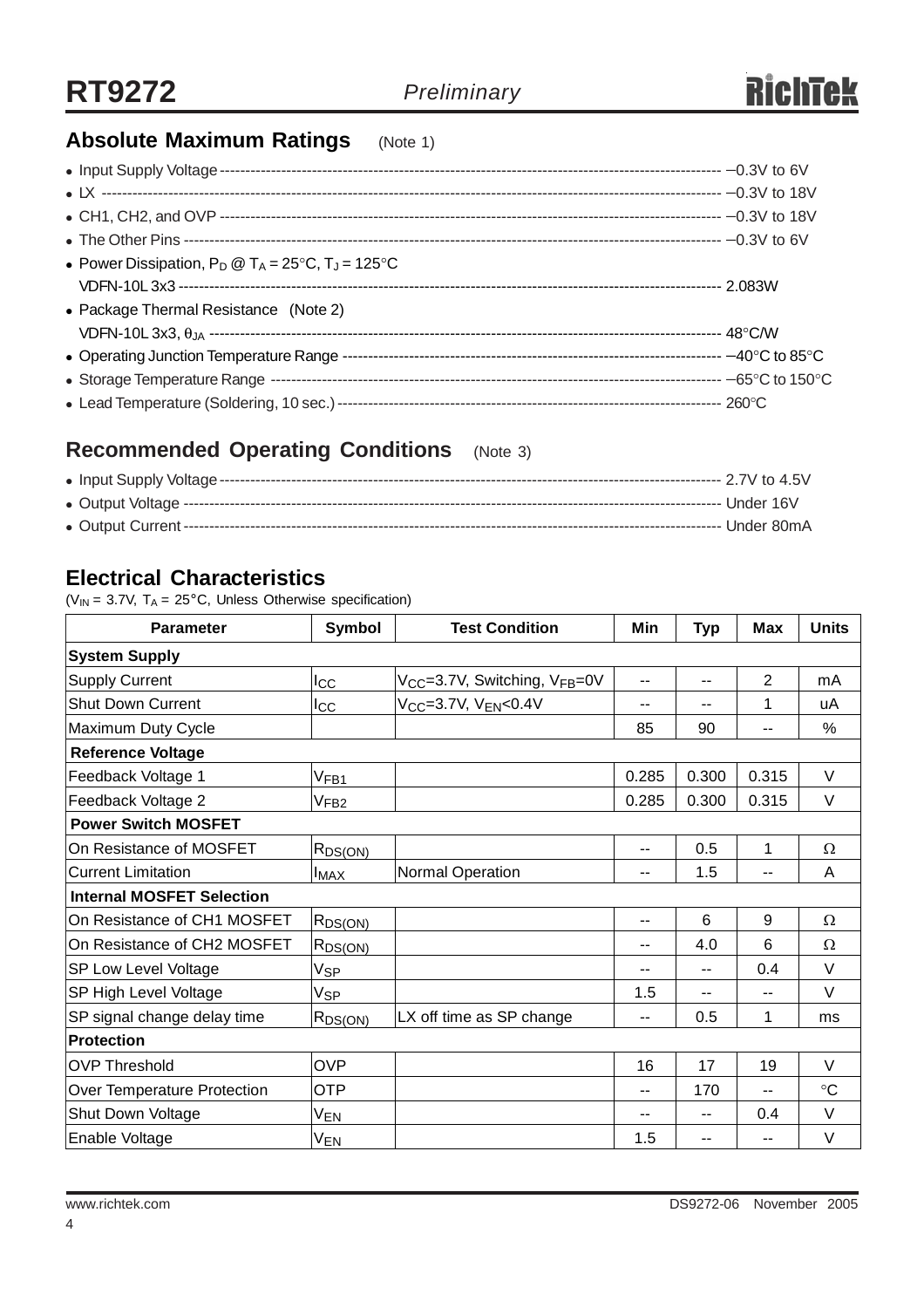# **RichTek**

- **Note 1.** Stresses listed as the above "Absolute Maximum Ratings" may cause permanent damage to the device. These are for stress ratings. Functional operation of the device at these or any other conditions beyond those indicated in the operational sections of the specifications is not implied. Exposure to absolute maximum rating conditions for extended periods may remain possibility to affect device reliability.
- **Note 2.**  $\theta_{JA}$  is measured in the natural convection at  $T_A = 25^\circ \text{C}$  on a low effective thermal conductivity test board of JEDEC 51-3 thermal measurement standard.

**Note 3.** The device is not guaranteed to function outside its operating conditions.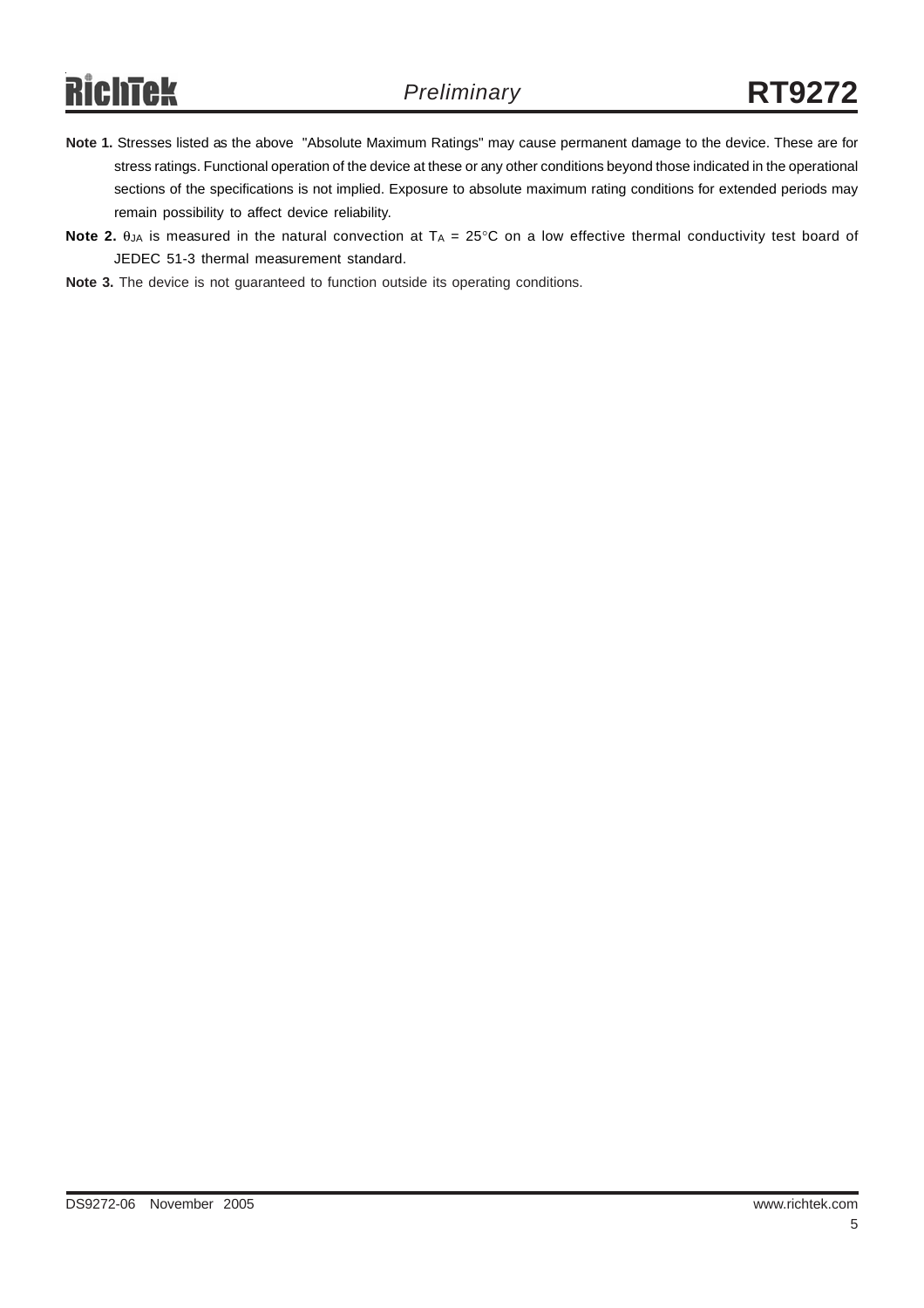## **Typical Operating Characteristics**

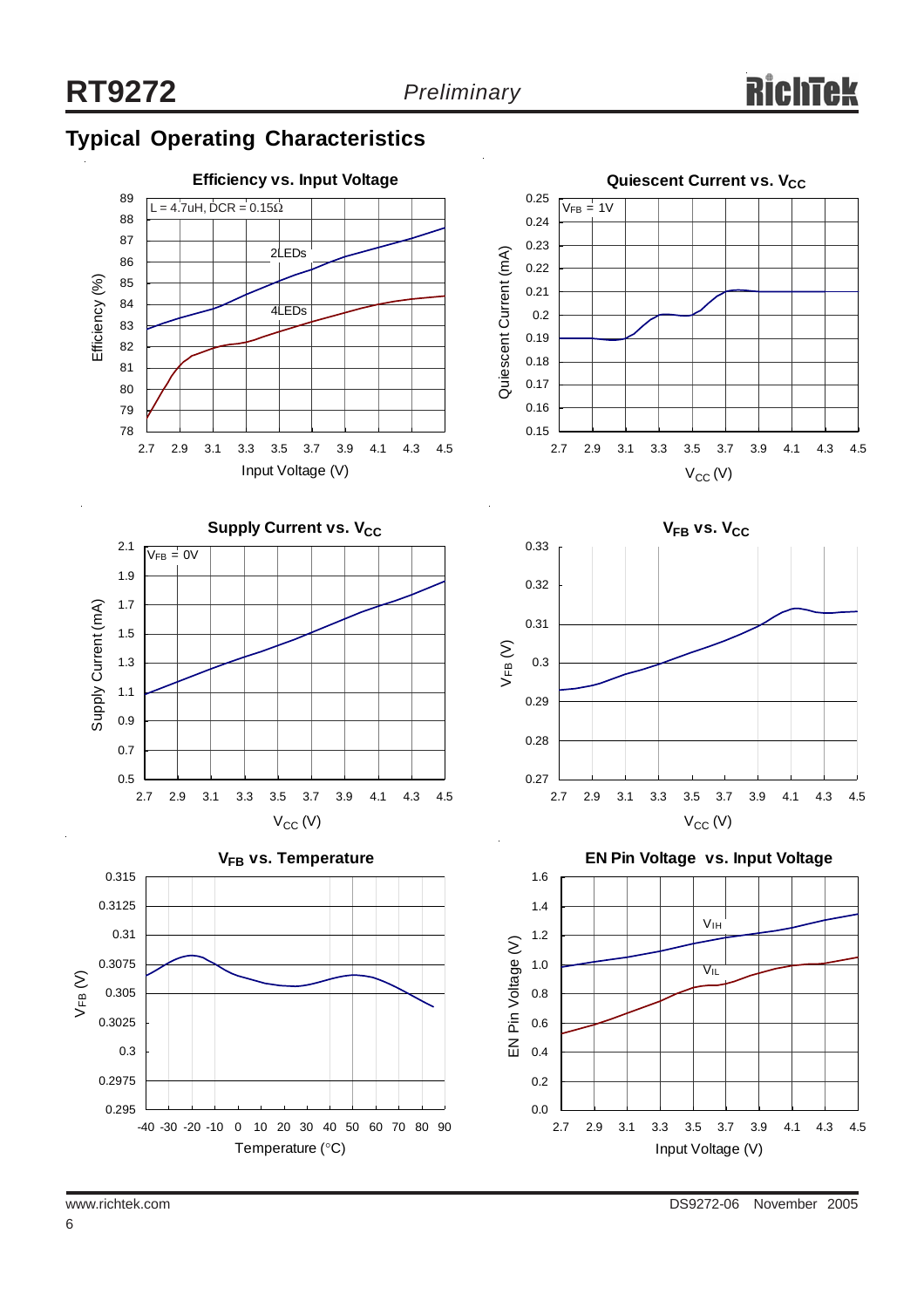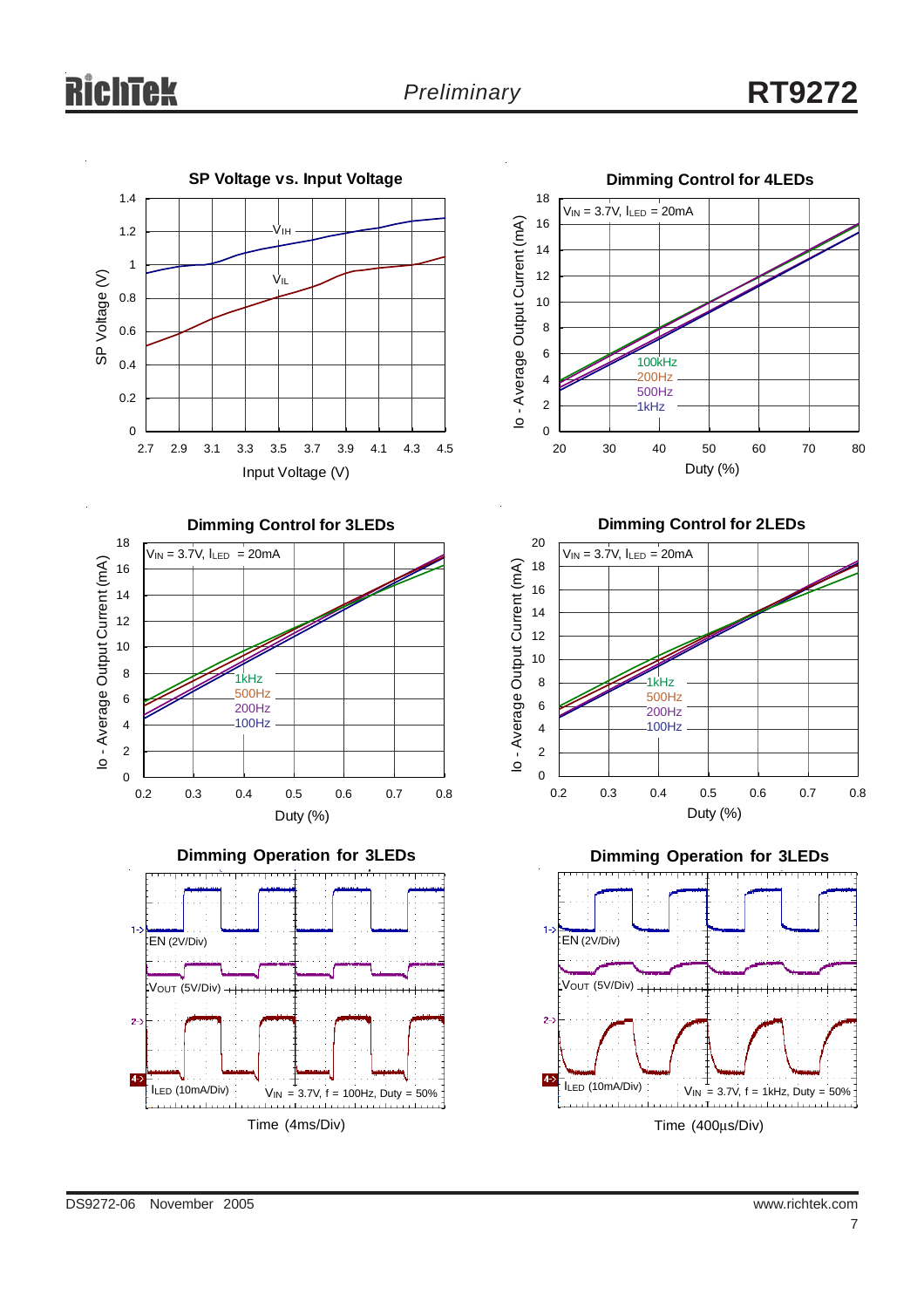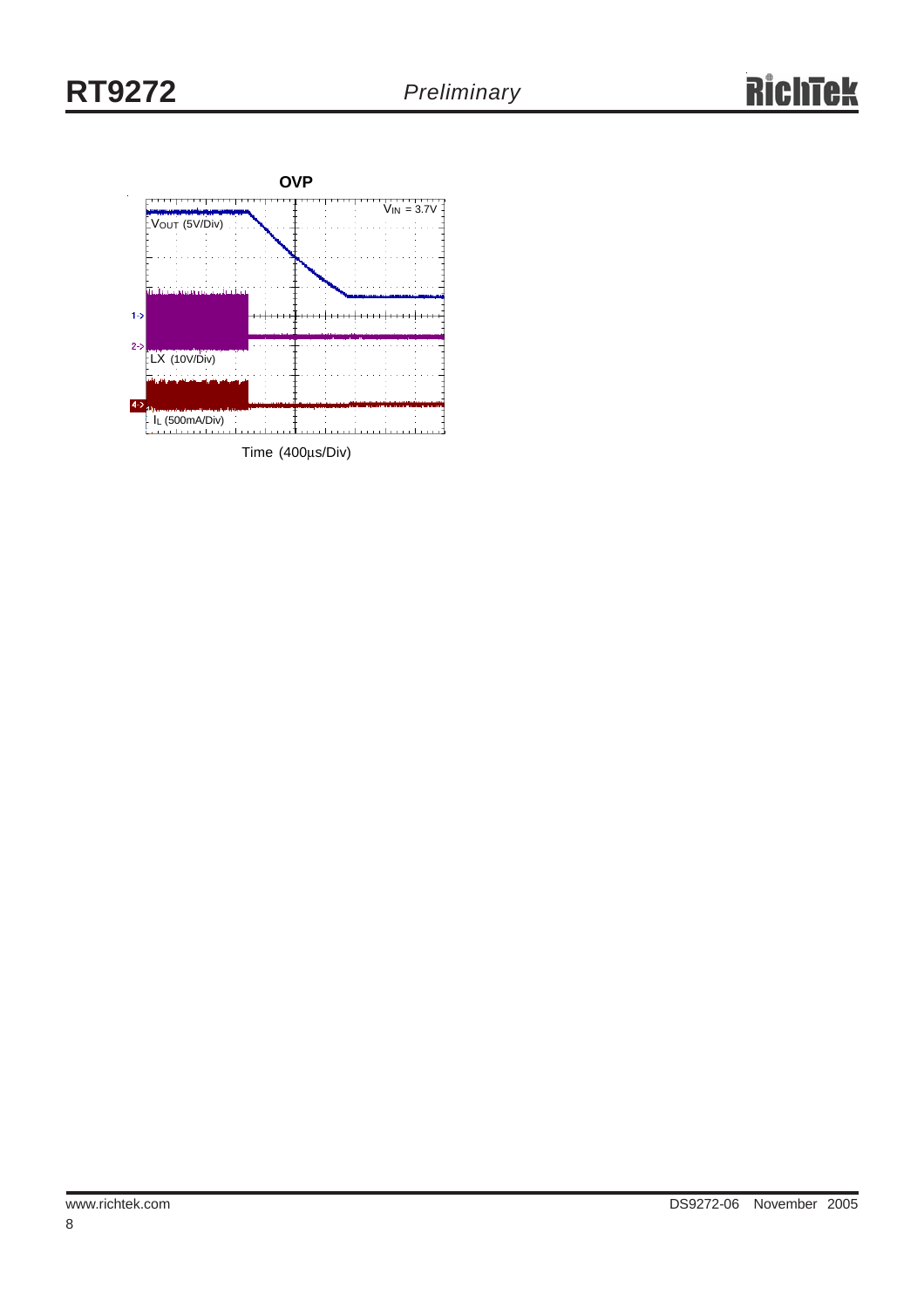## **Application Information**

#### **Inductor Selection**

The recommended value of inductor for RT9272 applications is 4.7μH. Small size and better efficiency are the major concerns for portable device, such as RT9272 used for dual panel mobile phone. The inductor should have low DCR for better efficency. To avoid inductor saturation, current rating should be at least 600mA for 3LEDs application in the input range 2.7V to 4.5V.

#### **Capacitor Selection**

2.2μF input and 1μF output ceramic capacitors are recommended for RT9272 applications. 2.2uF input capacitor can reduce input ripple. For better voltage stability, to increase the input capacitor value or using LC filter is feasible, especially in the Li-ion battery application. 1μF output capacitor is sufficient to reduce output voltage ripple. For better voltage filtering, ceramic capacitors with low ESR are recommended. X5R and X7R types are suitable because of their wider voltage and temperature ranges.

#### **Diode Selection**

Schottky diode is a good choice for RT9272 because of its lower forward voltage drop and faster reverse recovery. Using schottky diode can get better efficiency. The highspeed rectification is also a good characteristic of schottky diode for high switching frequency. Current rating of the diode must meet the root mean square of the peak current and output average current multiplication as following:

 $I_{\text{Diode}}$  (RMS)  $\cong (\sqrt{I_{\text{OUT}} \times I_{\text{PEAK}}})$ 

The diode'sreverse breakdown voltage should be larger than the output voltage. SS0520 is recommended schottky diode for rectifier.

#### **LED Current Control**

Current control is to change different brightness of LEDs. To regulate the output resistor can get different currents of LEDs as following formula.

$$
FB\_resister (\Omega) = \frac{0.3 (V)}{I_{LED} (mA)}
$$

#### **Dimming Control**

Dimming control is the current programming method when output resistor fixes the brightness of LEDs. Using a PWM signal on EN pin can achieve the dimming control. RT9272 is turned on or off by the PWM signal applied to EN pin. The brightness of LEDs for CH1 or CH2 is depended on PWM duty cycle. By selecting the different channel, it can achieve the dimming control function for main panel or sub panel. The average LED current increases proportionally as the duty cycle added. The operation frequency of PWM signal is 100Hz to 1kHz. The average LED current is linear in different duty cycle. It should be notice that the magnitude of PWM signal should be higher than the minimum EN voltage.

#### **Channel Selection**

There is one set of LC filter for RT9272 to share two channels power requirement. Each time turning on only one channel can save the power dissipation and easily extend the standby time. Selection pin is internal logic controller. SP pin is pulled low to turn on the internal channel 1 and pulling high to turn on channel 2. As the input signal change, internal MOSFET of LX pin will turn off 1ms to prevent the over voltage damage by the output voltage instant change.

#### **Layout Guide**

- A full GND plane without gap break.
- The input capacitor should be placed as close as possible to the input for good filtering.
- The switching path should be shorter to prevent EMI problems.
- The inductor and diode must be placed closely to the switch pin.
- The feedback path should be away from the inductor.
- The feedback resistor should be connected directly to the GND.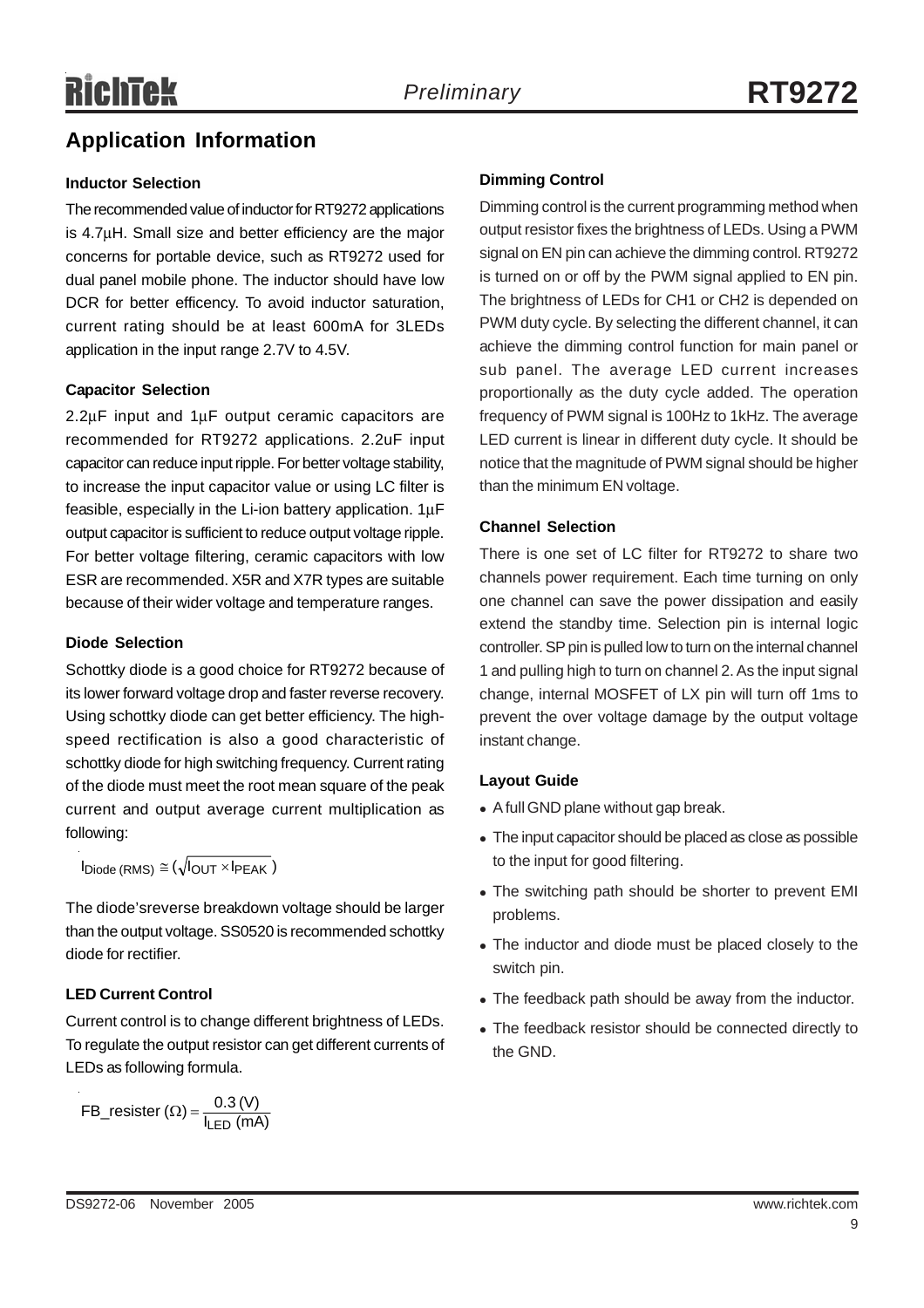

Figure 1. Top Layer



Figure 2. Bottom Layer